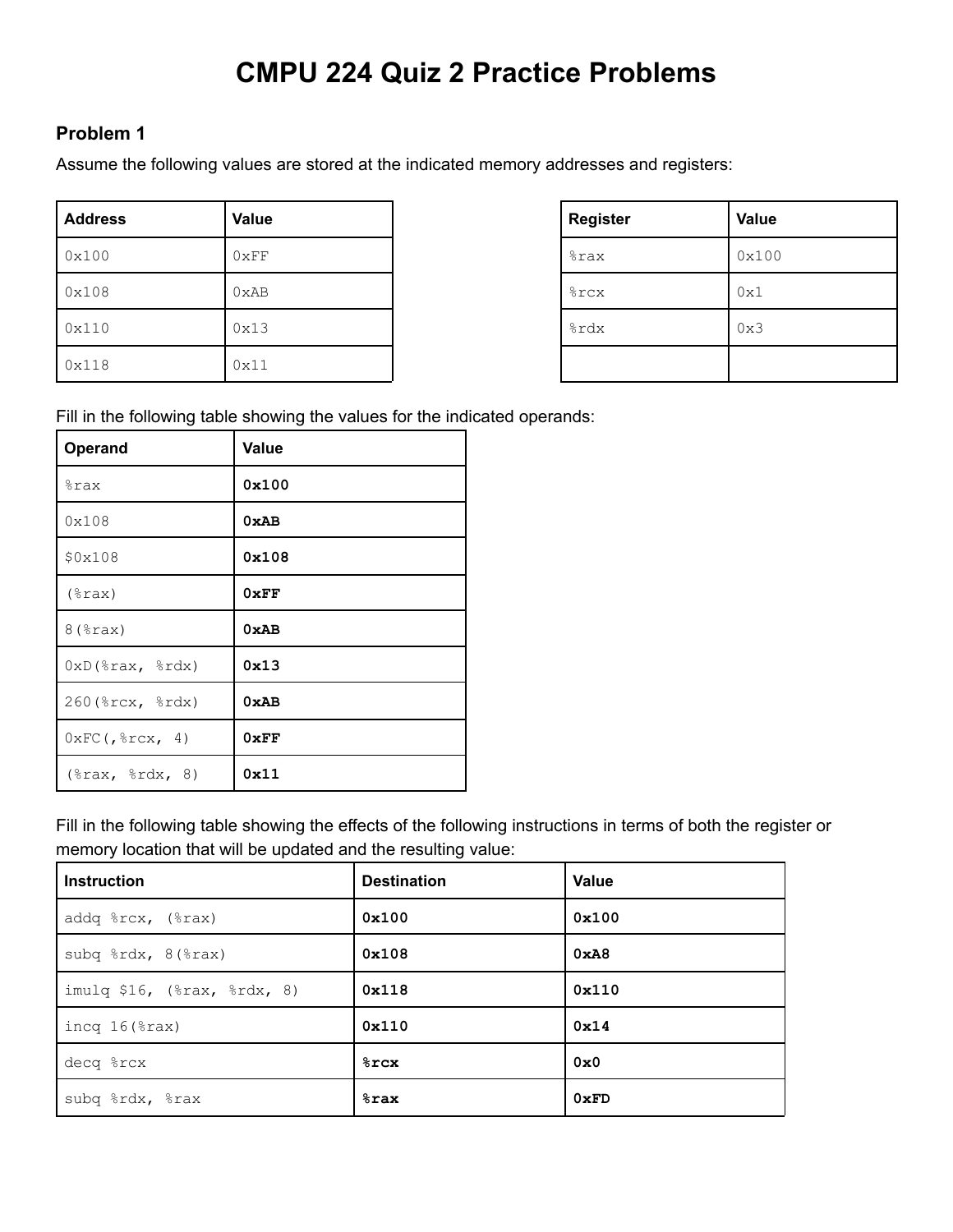Draw the memory layout of the following struct (starting at memory location 0 below) and give the total size of the structure (in other words, what does the sizeof (struct question1) return?).

```
struct question1 {
    char a;
    int b;
    int *c;
    char d;
};
```
Structs are laid out in memory in the order that they appear in the struct. Padding may be added to ensure each member of the struct is aligned on a multiple of its size. The entire struct may be padded out such that an adjacent struct will start on a multiple of the largest field. I'll show the padding below **with an 'x'**

| ∣a. |  |                |  |         |  |  | x  x  x  b  b  b  b  c  c  c  c  c  c  c  d  x  x  x  x  x  x  x |            |  |  |       |                                           |  |  |            |  |
|-----|--|----------------|--|---------|--|--|------------------------------------------------------------------|------------|--|--|-------|-------------------------------------------|--|--|------------|--|
|     |  | $\overline{3}$ |  | 6 7 8 9 |  |  | $\overline{2}$                                                   | $\sqrt{2}$ |  |  | 56789 | $\begin{array}{c c} 0 & 1 \\ \end{array}$ |  |  | $\sqrt{2}$ |  |

sizeof(struct question1)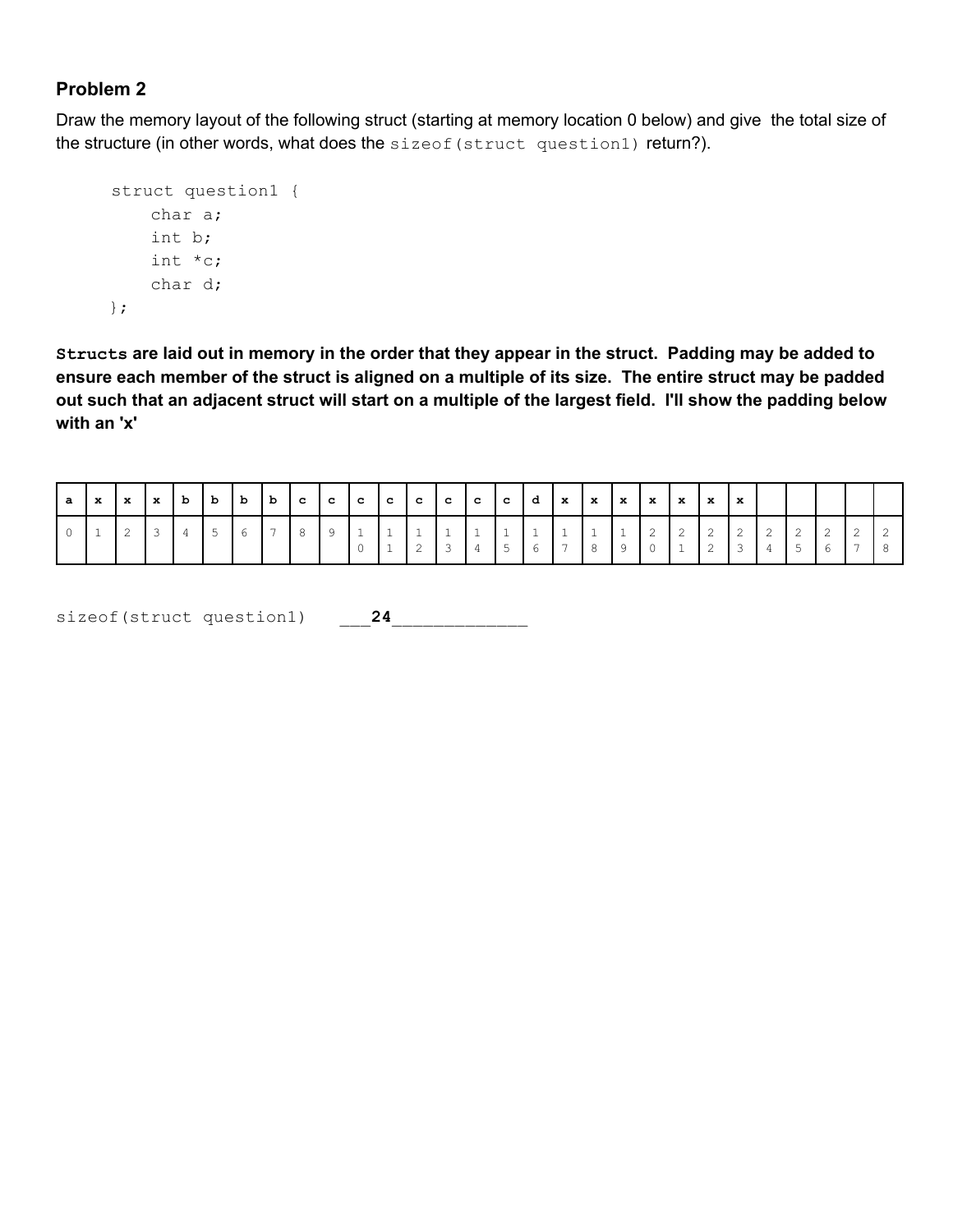The following array int  $array[25][7]$  is stored at the address:  $0x4000$ . What is the address of the integer at array<sup>[8][3]?</sup>

Arrays are laid out in row-major order. To find the address of row 8, we need to find the size of each row. Each row has 7 columns and an int is 4 bytes, so each row is  $7 * 4 = 28$  bytes long. The offset of row 8 from the start of the array is 8  $*$  28 = 224 bytes. We want the third column at row 8, which is 3  $*$ 12 = 12 bytes from the start of row 8, so array[8][3] is  $224 + 12 = 236$  bytes from the start of the array. To get the address we just need to add 0x4000 to 236 (decimal) so we first convert 236 to hex. 236 / 16 **= 14 with a remainder of 12, so 236 decimal is 0xEC.**

**So the answer is 0x4000 + 0xEC = 0x40EC.**

**In general:**

**If A[i][j] is element of type T, which requires K bytes Address of A[i][j] = A + (i \* C + j)\* K**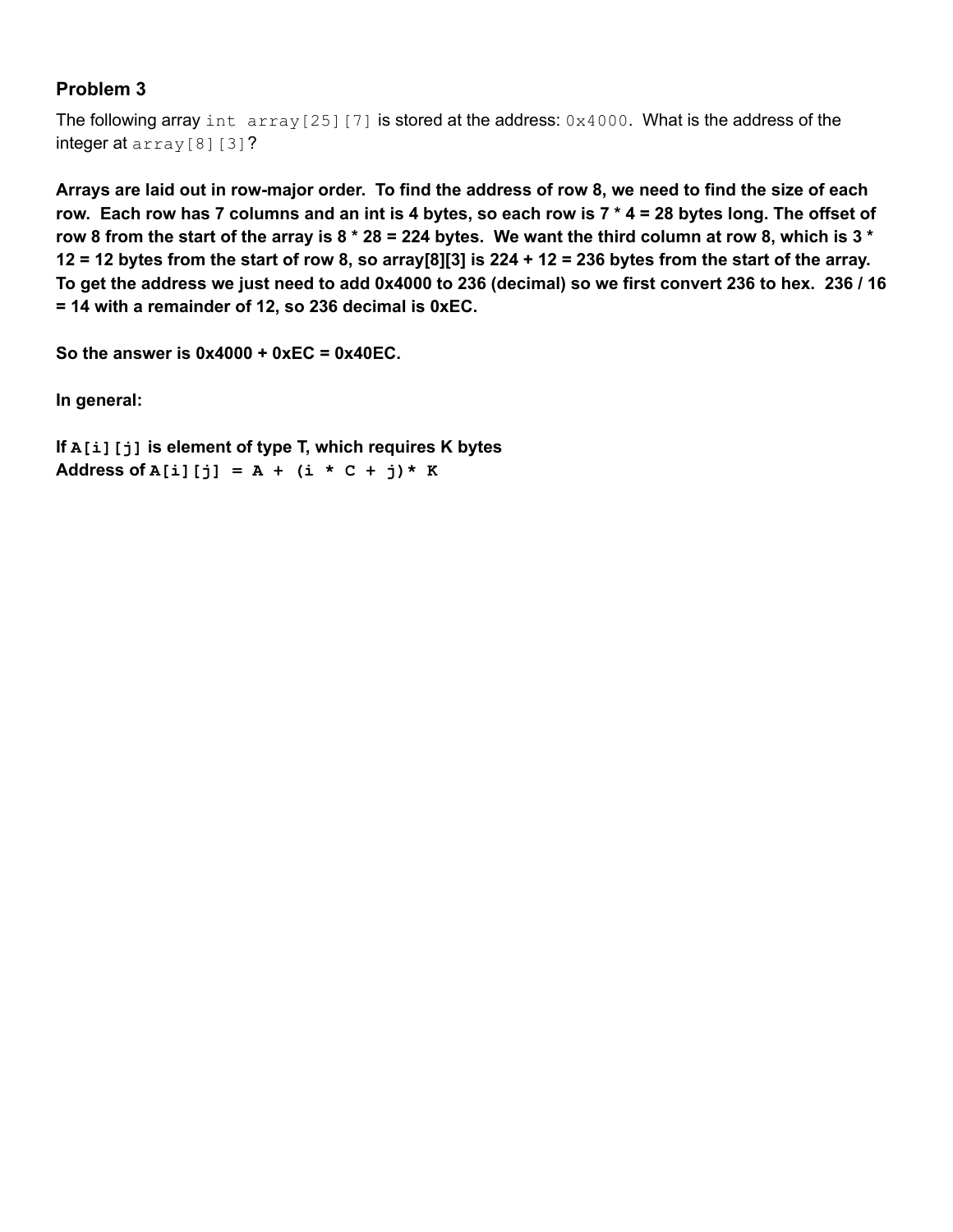**Part A** Write the following function, swapNybble(), which takes an unsigned char as an input and returns an unsigned char that has the lower 4-bits swapped with the upper 4 bits of the input. For example, swapNybble(0xAB) would return 0xBA.

```
unsigned char swapNybble(unsigned char c){
  // Returns an unsigned char with the upper 4 bits swapped with
   // the lower 4 bits.
  unsigned char lower = c >> 4 & 0xf
  unsigned char upper = c << 4
  return upper | lower
}
```
**Part B** Shown below is the assembly code for a function test(), which calls swapNybble(0xAB). Right before the call to swapNybble(),  $*rip$ ,  $*rsp$ , and the stack have the values shown below.

|            | 0000000000400594 <test>:</test> |      |                                        |
|------------|---------------------------------|------|----------------------------------------|
|            | 400594: 48 83 ec 08             | sub  | $$0x8,$ $$rsp$                         |
|            | 400598: bf ab 00 00 00          | mov  | \$0xab, %edi                           |
|            | -> 40059d: e8 bb ff ff ff       |      | callg 40055d <swapnybble></swapnybble> |
|            | 4005a2: 4883c408                |      | add \$0x8, %rsp                        |
| 4005a6: c3 |                                 | reta |                                        |

Right before call to swapNybble()

| %rip | 0x40059d       |
|------|----------------|
| %rsp | 0x7fffffffe330 |

#### **Stack**

| <b>Address</b>  | Value        |
|-----------------|--------------|
| 0x7fffffffe340  | $0 \times 0$ |
| 0x7ffffffffe338 | 0x4005b0     |
| 0x7ffffffffe330 | $0 \times 0$ |
| 0x7fffffffe328  | $0 \times 0$ |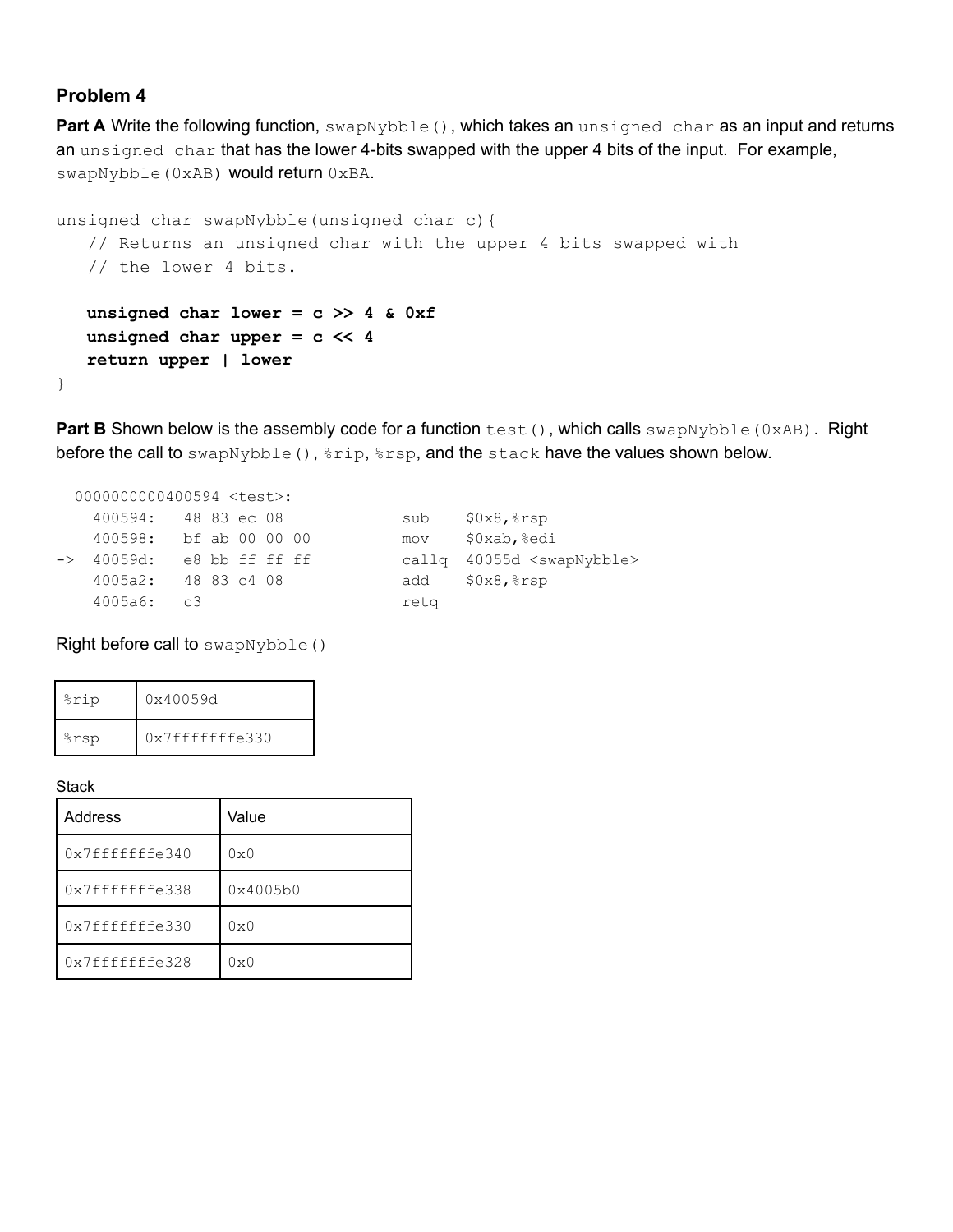Below, show the values of  $r_{\text{trip}}$ ,  $r_{\text{ssp}}$ , and the stack right after the callq opcode jumps to the start of swapNybble() but before any of the code in swapNybble() is executed.

| %rip | 0x40055d       |
|------|----------------|
| %rsp | 0x7fffffffe328 |

**Stack** 

| Address         | Value    |
|-----------------|----------|
| 0x7fffffffe340  | 0x0      |
| 0x7fffffffe338  | 0x4005b0 |
| 0x7ffffffffe330 | 0x0      |
| 0x7fffffffe328  | 0x4005a2 |

%rip always holds the address of the next instruction to be executed. In this case it is the address of **the beginning of the swapNybble function.**

The semantics of the call statement is to push the return address onto the stack and jump to the **address in the call statement. This will decrement the value of %rsp by 8.**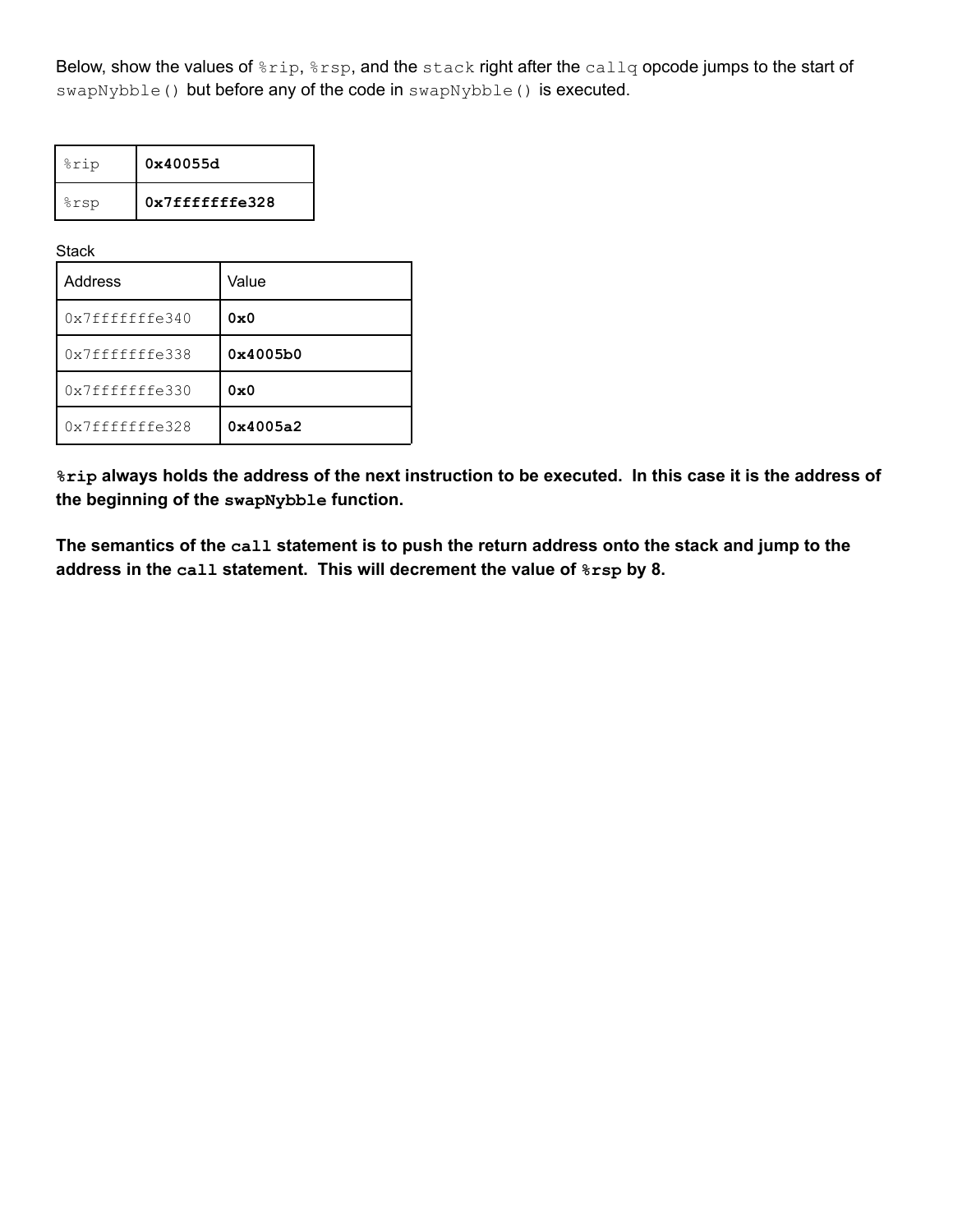Show the values of  $rip$ ,  $rsp$ , and the stack right after the callq has finished but before the add instruction has executed.

After the return from swapNybble() (Fill in the blanks below).

| 0000000000400594 <test>:</test> |  |             |  |      |                                        |
|---------------------------------|--|-------------|--|------|----------------------------------------|
| 400594: 48 83 ec 08             |  |             |  | sub  | $$0x8,$ $$rsp$                         |
| 400598: bf ab 00 00 00          |  |             |  | mov  | \$0xab, %edi                           |
| 40059d: e8 bb ff ff ff          |  |             |  |      | callg 40055d <swapnybble></swapnybble> |
| $\rightarrow$ 4005a2:           |  | 48 83 c4 08 |  |      | add \$0x8, %rsp                        |
| 4005a6: c3                      |  |             |  | retg |                                        |
|                                 |  |             |  |      |                                        |

| %rip | 0x4005a2       |
|------|----------------|
| %rsp | 0x7fffffffe330 |

**Stack** 

| Address         | Value    |
|-----------------|----------|
| 0x7fffffffe340  | 0x0      |
| 0x7ffffffffe338 | 0x4005b0 |
| 0x7fffffffe330  | 0x0      |
| 0x7ffffffffe328 | 0x4005a2 |

The call to swapNybble must restore  $8$ rsp to the its value right before the call, so  $8$ rsp will be the same as before the function call.  $\frac{1}{2}$  always points to the next instruction to execute, in this case the **add opcode. When we return from a function, %rsp is restored, but none of the memory contents are** erased or changed on the stack immediately. They are left to be overwritten when a new function call sets up its stack frame, so the value of the stack is the same as in the previous diagram at this point in **the code.**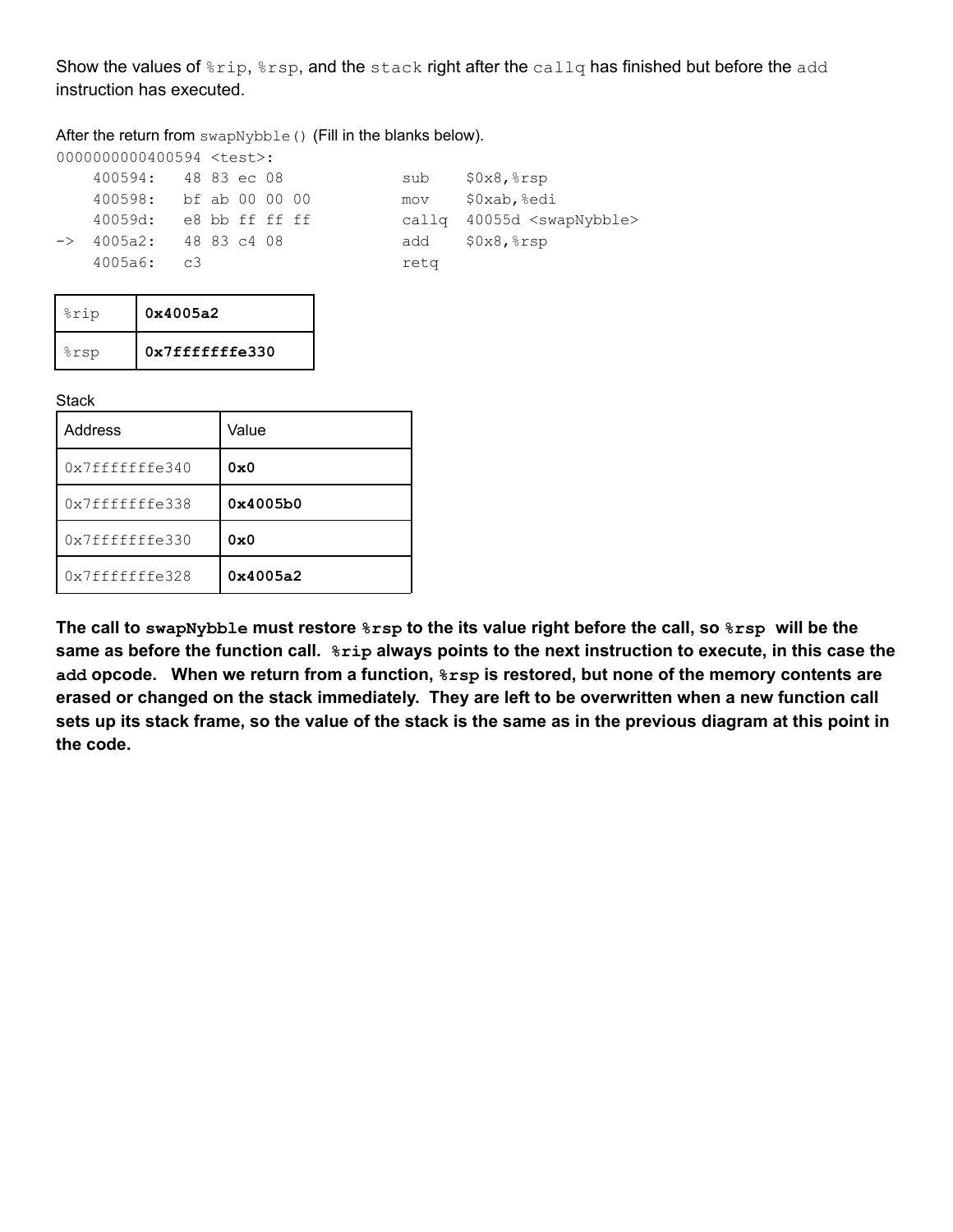The following C program and its assembly language version are shown below. Fill in the missing blanks in the assembly language output.

```
void sumArray(long *a, long len, long *sum){
 /* Sum an array with length len and store the answer in sum.
  * arguments:
  * a -- an array of long integers to sum
  * len -- the length of the array
  * sum -- a pointer that holds the sum of the array
  */
 long i;
 long answer = 0;
 for (i = 0; i < len; i++) {
   answer += a[i];}
 *sum = answer;}
000000000040055d <sumArray>:
 40055d: b9 00 00 00 00 movq $0x0,__%rcx_____
 400562: b8 00 00 00 00 movq $0x0,%rax
 400567: eb 08 jmp __0x400571______
 400569: 48 03 0c c7 addq (__%rdi____,%rax,8),%rcx
 40056d: 48 83 c0 01 addq $0x1,%rax
 400571: 48 39 f0 cmpq %rsi,%rax
 400574: 7c f3 jl____ 400569 <sumArray+0xc>
 400576: 48 89 0a movq %rcx, __(%rdx)_________
 400579: c3 retq
```
To get the value for the first blank, note that there are two variables that are initialized to 0, answer and i.  $\frac{1}{2}$ rax is one of the variables (we know that from the second line of assembly code), let's look at where  $\frac{1}{2}$  is used in the rest of the code. Note that this function is void (it doesn't return anything) so  $\frac{1}{2}$  can be used to store the value of a local function variable. If we look at the following line: addq \$0x1, \$rax and compare it to the C code, we see the only time 1 is added to anything is i++, therefore  $8$ rax must hold the variable i. So the first line of assembly code must therefore be moving 0 into answer. To find out in which register answer is stored, let's look at where answer is used in the C code. The other place answer is used is in the line answer  $+= a[i]$  and the **only other add in the assembly is addq (\_\_\_\_\_,%rax,8),%rcx, so, answer must be held in %rcx.**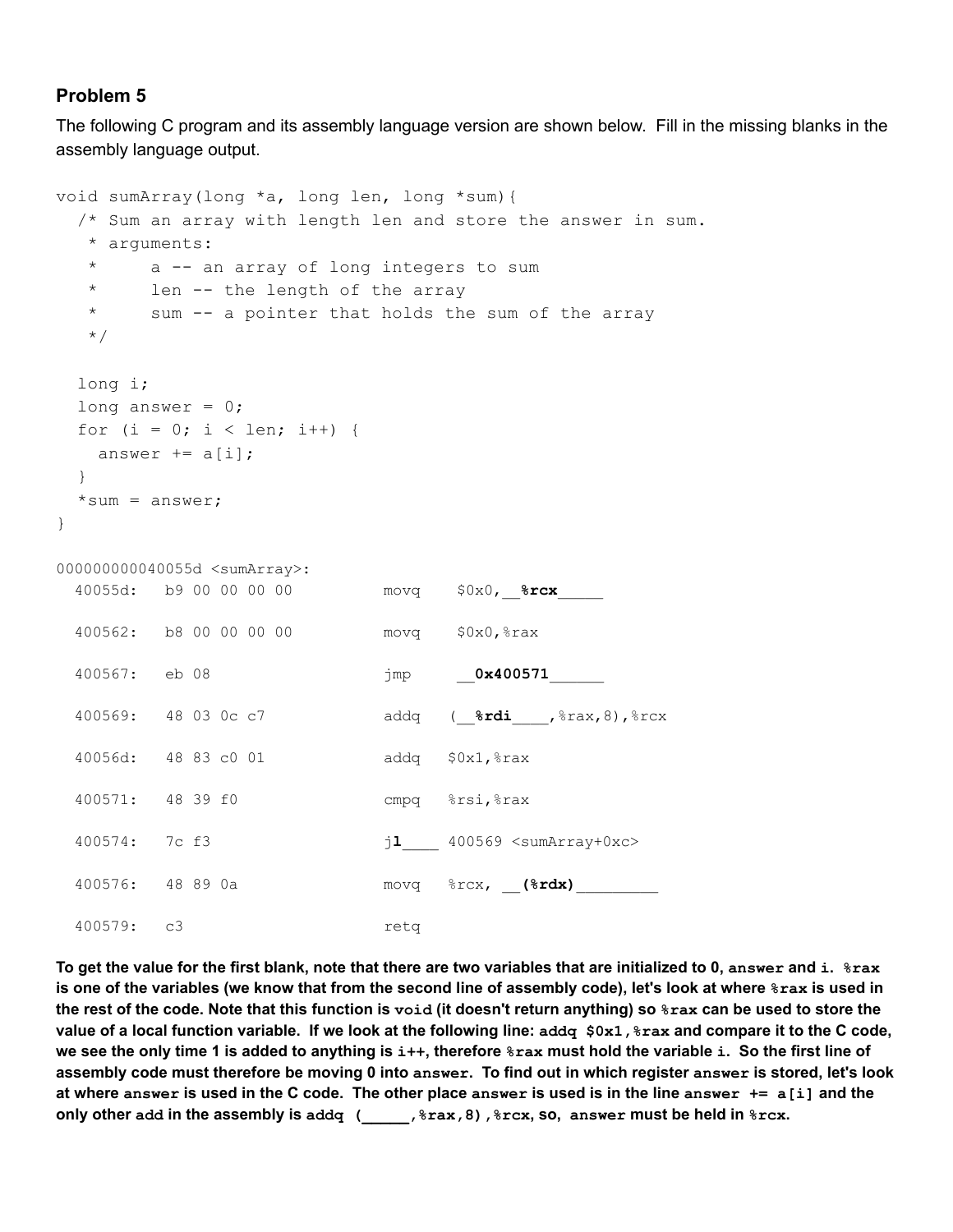To determine the address for the  $j_{mp}$ , we need to look at the C code. The for loop initializes  $i = 0$  and before the body of the loop is executed, the test  $i < 1$ en is performed. We can see the test in the assembly as  $cmpq$ %rsi, %rax (%rax is i and %rsi is the second argument to the function, len). So, we should jump to this line of assembly, which is at address 0x400571. While we are looking at the test, we can see that the compare is i:len, **so** the next line must be  $j1$ , to match the test  $i < 1$ en.

The line addq  $($ ,  $\frac{1}{2}$   $\frac{1}{2}$   $\frac{1}{2}$   $\frac{1}{2}$   $\frac{1}{2}$   $\frac{1}{2}$   $\frac{1}{2}$   $\frac{1}{2}$   $\frac{1}{2}$   $\frac{1}{2}$   $\frac{1}{2}$   $\frac{1}{2}$   $\frac{1}{2}$   $\frac{1}{2}$   $\frac{1}{2}$   $\frac{1}{2}$   $\frac{1}{2}$   $\frac{1}{2}$   $\frac{1}{2}$   $\frac{1}{2}$   $\$ with the scaling index of 8, the blank line must be the starting address of the array which is held in  $8rdi$  (the first **argument of the function).**

The last blank line movq  $rac{3r}{x}$ ,  $rac{3r}{x}$ , corresponds to the line  $*$ sum = answer. sum is a pointer and is stored in  $s$ rdx (we know this because sum is the third argument to the function). We know from the above that &rcx is the variable answer. The line of C code above says to take the value in answer and store it in the memory location contained in the pointer sum. That is a memory reference, so the value  $rac{x}{x}$  is moved to **(%rdx).**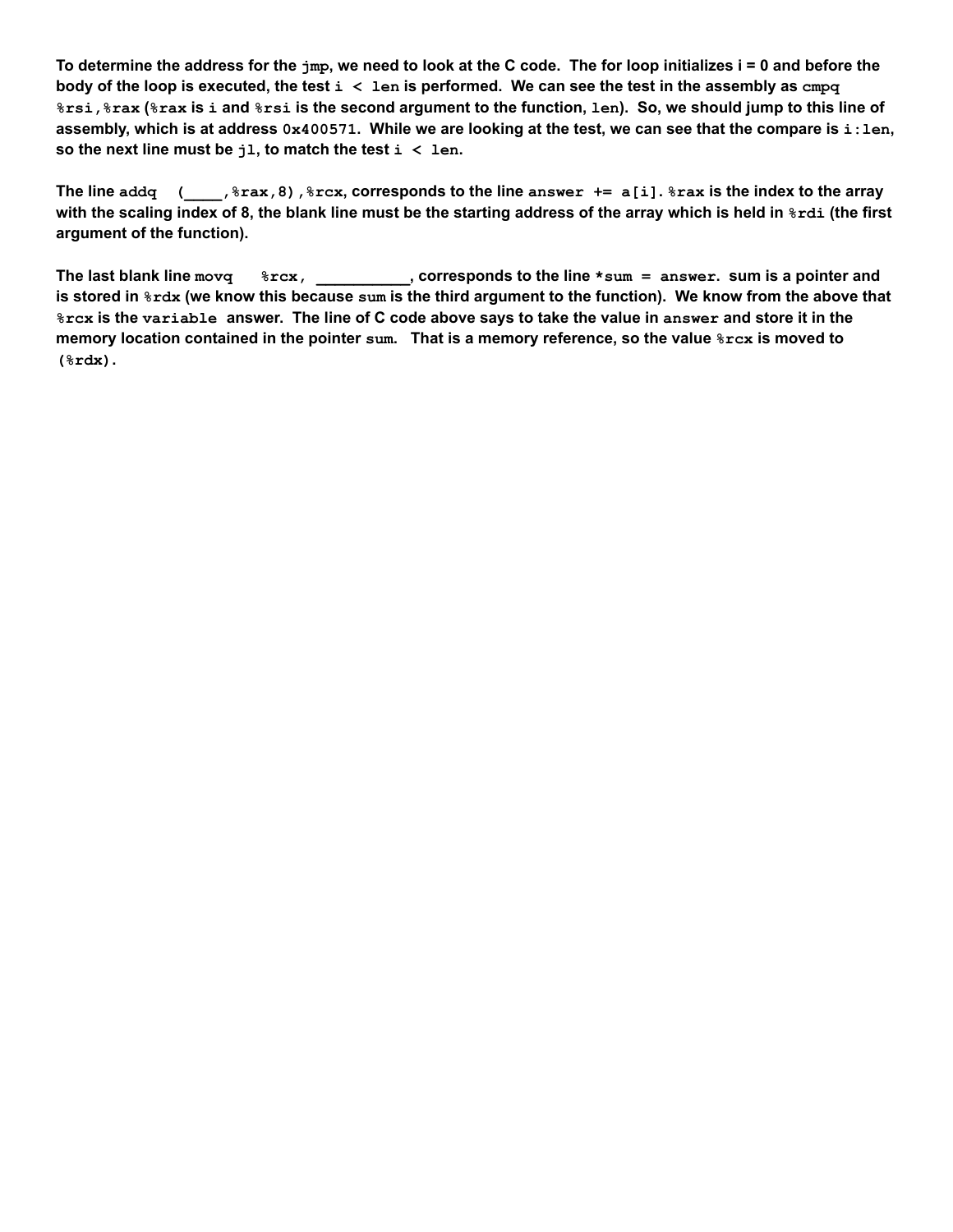A C function  $logy$  and the assembly code it compiles to on a 64-bit Linux machine is shown below:

```
loopy:
  movl $0, %eax
   movl $0, %ecx
   jmp .L2
.L4:
   cmpq %rdx, (%rsi,%rcx,8)
   jle .L3
   addq $1, %rax
.L3:
   subq $1, %rdx
   addq $1, %rcx
.L2:
   cmpq %rdi, %rcx
   jl .L4
   ret
                                  long loopy(long n, long *a, long value) {
                                    long i;
                                    long x = 0;
                                    for(i = 0; i < n; i++) {
                                     if (a[i] > value) {
                                      x = x + 1;}
                                     value -= 1;
                                    }
                                    return x;
                                  }
```
Based on the assembly code, fill in the blanks in the C source code.

Notes:

- You may only use the C variable names  $n, a, i, value, and x, not register names.$
- Use array notation (e.g.,  $a[]$ ) to show accesses or updates to elements of array  $a$ .